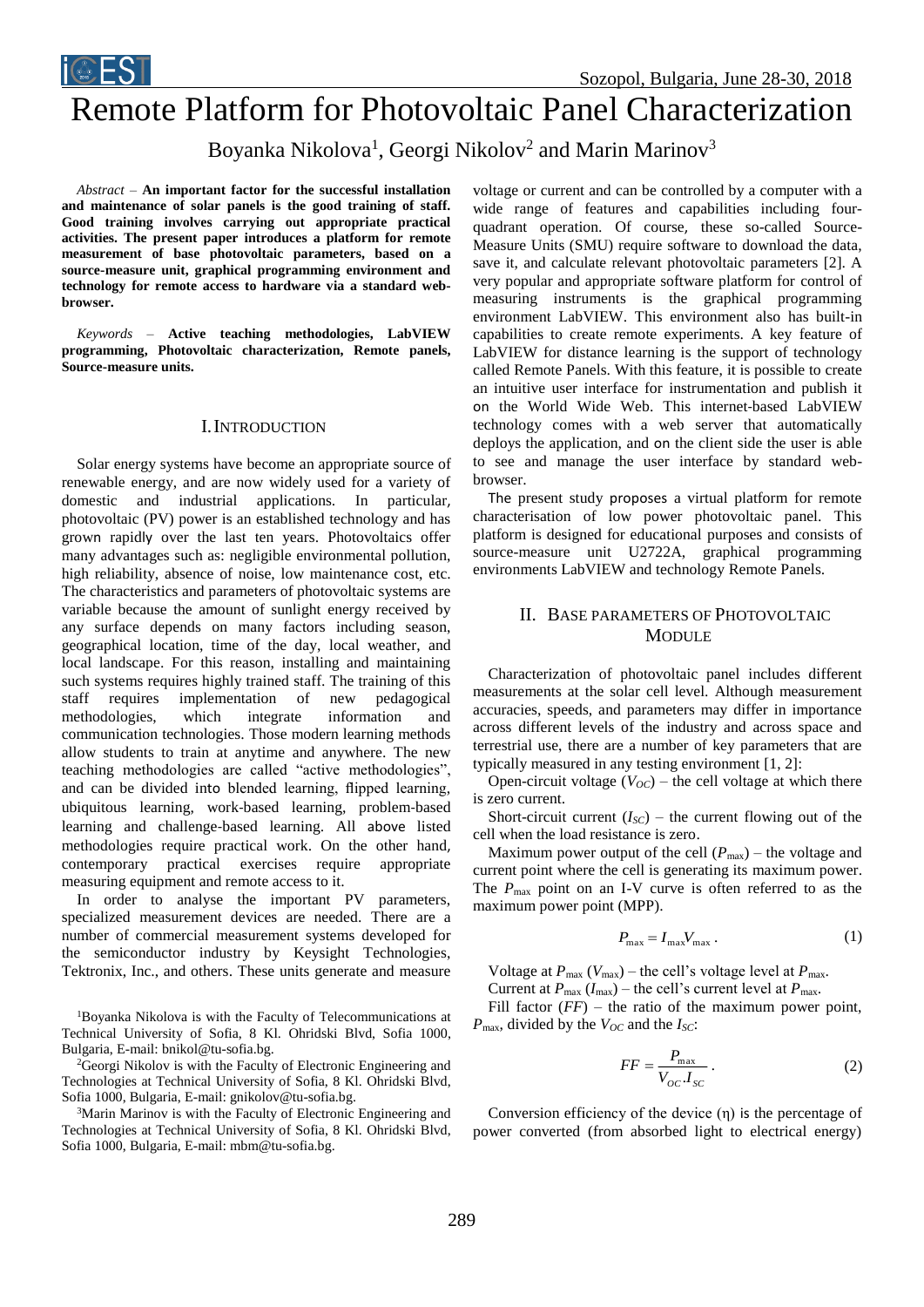

and collected when a solar cell is connected to an electrical circuit. This value is calculated using the ratio of the maximum power point,  $P_{\text{max}}$ , divided by the input light irradiance  $(G, in W/m<sup>2</sup>)$  under standard test conditions (STC  $G_0 = 1000$  W/m<sup>2</sup> with an air mass of 1.5 and cell temperature of 25 $^{\circ}$ C) and the surface area of the solar cell ( $A_C$  in m<sup>2</sup>):

$$
\eta = \frac{P_{\text{max}}}{G.A_c} = \frac{V_{OC}.I_{SC}.FF}{G.A_c} \,. \tag{3}
$$

Generally, a photovoltaic panel, as an elementary PV electrical energy source, is described by equivalent electrical circuit - a five-parameter model. Parameters of the equivalent circuits of PV cell are cell diode properties (like ideality factor *N* and diode saturation current or dark current  $I_0$ , cell series resistance  $(R<sub>S</sub>)$  and cell shunt resistance  $(R<sub>SH</sub>)$ .

Most of the parameters given in data sheets of the solar cell can be taken from the I-V characteristics. Figure 1 shows the I-V characteristics of a typical PV cell. Note that the amounts of current and voltage available from the cell depend upon the cell illumination level. In the ideal case, the I-V characteristic equation is

$$
I = I_{PH} - I_0 \left( e^{\frac{V}{V_T}} - 1 \right), \tag{4}
$$

where  $I_{PH}$  is photo-current and  $V_T$  is the diode thermal voltage.



Fig. 1. I-V characteristics of a typical PV cell

Because the measured I-V characteristics of actual PV cells differ from this ideal version, including the parameters of the equivalent circuit, the equation (4) can be expressed as:

$$
I = I_{PH} - I_0 \left[ exp\left(\frac{V + I.R_s}{N.V_T}\right) - 1\right] - \frac{V + I.R_s}{R_{SH}}.
$$
 (5)

As it can be seen from Fig. 1, parameters *VOC*, *ISC*, *I*max and *V*max can be defined directly from I-V characteristic, measured under STC. For example, to determine the short circuit current of a PV cell, simply set  $V = 0$ . Then parameters  $P_{\text{max}}$ , FF and η can be easily calculated using the equations from (1) to (3). The parameters of the equivalent circuits of PV cell can be estimated from forwarded and reversed biased I-V characteristics at different solar irradiances as described in reference [3].

One of the primary problems with PV cell characterization is the measurement of solar irradiances *G*. The simplest approach is to allow for a very good approximation, that the cell current is directly proportional to the cell irradiance. Thus, if the photo current under STC *IPH*<sup>0</sup> is known, then the cell current at any other irradiance, *G*, is given by

$$
I_{PH} = \frac{I_{PH0}}{G_0} G = k_G G . \tag{6}
$$

Regarding temperature, when all parameters are constant, the higher the temperature the lower the voltage. This is considered a power loss. The drop in  $V_{OC}$  with temperature is mainly related to the increase in the leakage current of the PV cell *I*0. The magnitude of voltage reduction varies inversely with *VOC*. This means that cells with higher *VOC* are less affected by the temperature than cells with lower  $V_{OC}$ .

The temperature coefficient is defined as the rate of change of a parameter with respect to the change in temperature. It can be current, voltage, or power temperature coefficient. For example, the temperature coefficient of voltage is the rate of change of the voltage with temperature change. A typical datasheet of a commercial PV module specifies temperature coefficients for the power,  $V_{OC}$  and  $I_{SC}$  under STC. Therefore, the values of these parameters under current cell temperature *TCell* can be calculated as:

$$
P_{\text{max}} = P_{STC} + TCP_{\text{max}}(T_{Cell} - 25^{\circ}C),
$$
  
\n
$$
V_{OC} = V_{STC} + TCV_{OC}(T_{Cell} - 25^{\circ}C),
$$
  
\n
$$
I_{SC} = I_{STC} + TCI_{SC}(T_{Cell} - 25^{\circ}C),
$$
\n(7)

where *PSTC*, *VSTC* and *ISTC* are the values of the parameters under STC, and  $TCP_{\text{max}}$ ,  $TCP_{OC}$  and  $TCI_{SC}$  are the corresponding temperature coefficients.

## III. REMOTE PLATFORM DESIGN

#### *A. Hardware Design*

The block diagram of the remote virtual platform for photovoltaic panel characterization is shown in Fig. 2. The hardware part of the system consists of SMU U2722A and Test Fixture U2941A for I-V measurement of solar cell, PV reference device for irradiance measurement and temperature sensor for measuring current cell temperature *TCell*.

Modular SMU U2722A from Keysight Technologies has three channels and can operate in four-quadrants of I-V characteristic. Each SMU can force voltage or current and simultaneously measure voltage or current, as shown on the equivalent circuit in the Fig. 3. The figure shows the three basic modes of operation of every SMU – voltage source, current source and common. In addition, SMUs have the ability to specify a compliance setting. The setting is current compliance when the SMU is in voltage source mode and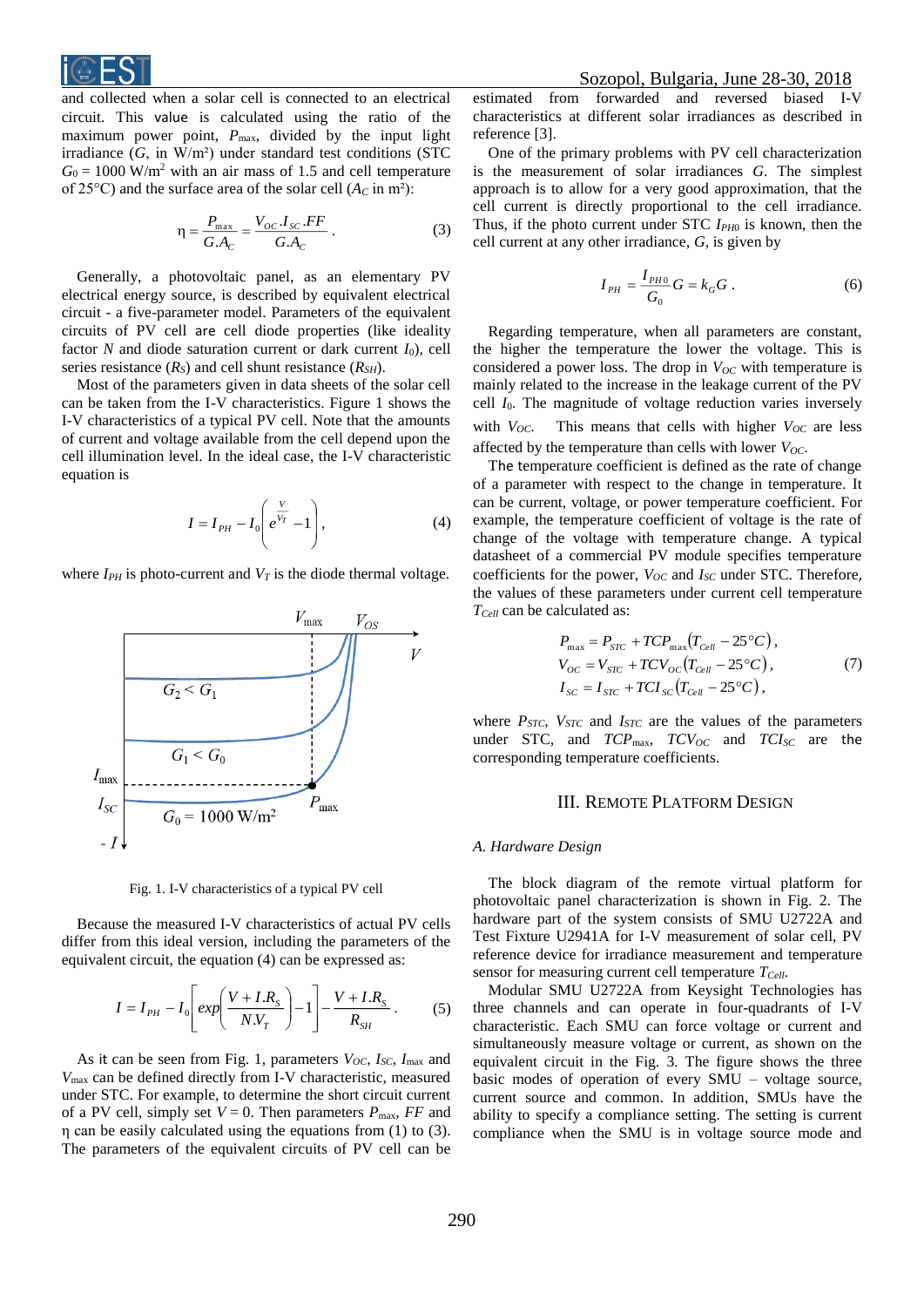

voltage compliance when it is in current source mode. When the SMU reaches compliance, it acts appropriately as a constant current source or voltage source.

The modular device U2722A can operate entirely with the Keysight U2941A parametric test fixture which is designed for the end connection between SMU and electronic components and semiconductors, including solar cells.



Fig. 2. The block diagram of the remote virtual platform for photovoltaic panel characterization

For PV reference device in this platform is used low-power, low cost photovoltaic panel SilverCrest SLS 2200 calibrated for irradiance as described in reference [3]. As can be seen in Fig.2. the PV reference device is connected to SMU1. The SMU1 is programmed in zero voltage source and current measure mode. Thus, a short-circuit current of reference

photovoltaic is measured and irradiance is obtained according to the calibration equation. Since the SMU has capabilities of current/voltage source and measure, the temperature can easily be measured with voltage output temperature sensor (like integrated temperature sensor AD22100 by Analog Devices), resistance temperature detector (Pt100, Pt1000) or thermistor. In the present project the temperature is measured with Pt100 by SMU3, programmed in current source/voltage measuring mode of operation. The base electrical parameters of SMU U2722A are summarized in Table 1 [4].



Fig. 3. The simplified equivalent circuit of SMU

TABLE I THE BASE ELECTRICAL PARAMETERS OF SMU U2722A

| Parameter   | Range           | <b>Accuracy</b>            | <b>Resolution</b> |
|-------------|-----------------|----------------------------|-------------------|
| Voltage     | $\pm 2$ V       | $0.075\% + 1.5$ mV         | $0.1 \text{ mV}$  |
| programming | $\pm 20$ V      | $0.05\% + 10$ mV           | $1 \text{ mV}$    |
| or measure  |                 |                            |                   |
| Current     | $\pm 1$ $\mu$ A | $0.085\% + 0.85$           | 100 pA            |
| programming |                 | nA                         |                   |
| or measure  | $\pm 10 \mu A$  | $0.085\% + 8.5 \text{ nA}$ | 1 nA              |
|             | $\pm 100 \mu A$ | $10.075\% + 75 \text{ nA}$ | 10 <sub>nA</sub>  |
|             | $\pm 1$ mA      | $0.075\% + 750 \text{ nA}$ | $100 \text{ nA}$  |
|             | $\pm 10$ mA     | $0.075% + 7.5 \mu A$       | $\mu A$           |
|             | $\pm 120$ mA    | $0.1\% + 100 \mu A$        | 20 µA             |



Fig. 4. The LabVIEW block diagram of developed remote virtual platform